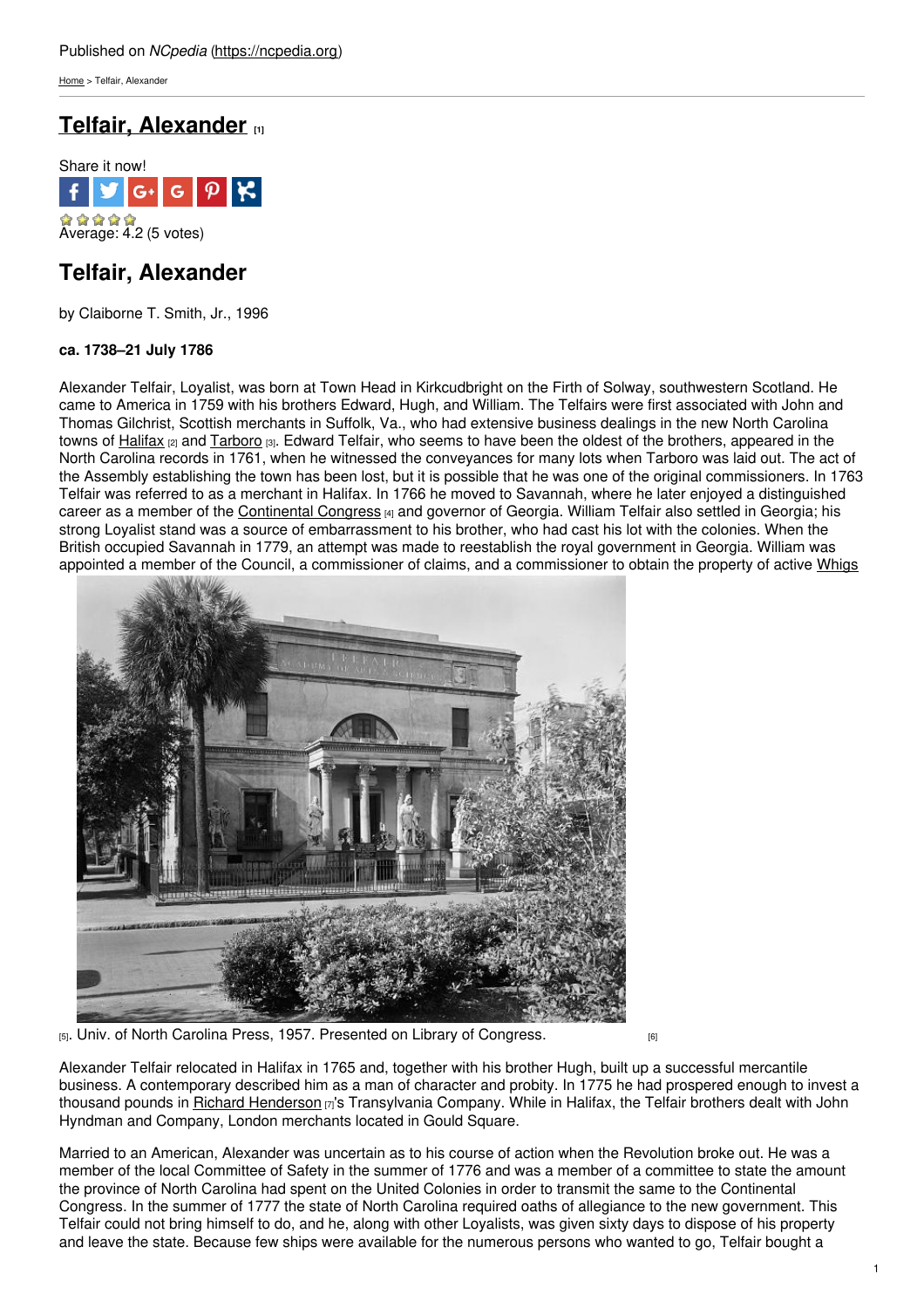brigantine at Beaufort and, outfitting the vessel at his own expense, named it *The Brothers*. The delays in preparation threatened to prevent their leaving within the prescribed time so Telfair obtained a twenty-day extension from Governor [Richard](https://ncpedia.org/biography/caswell-richard-0) Caswell [8], a fellow Mason and a friend in happier days. The ship set sail on 6 Aug. 1777, carrying Hugh Telfair, Alexander and his wife and children, several other  $Tory$  [9] families, and some Negro slaves. The most prominent passenger was Martin [Howard](https://ncpedia.org/biography/howard-martin) [10], chief justice of North Carolina. The party sailed for New York, then in British hands, and was stopped twice by American privateers on the way. Hugh remained in New York while the rest of the party went on to England in a British convoy. In London, the ship was claimed by an earlier owner and was sold at a fraction of its purchase price. Alexander returned to America in 1779 and for three years was in business in New York and then Charles Town, S.C. On his return to England in 1782, he attempted to establish himself in Liverpool but lost what property remained to him. Here he committed suicide in 1786. Anthony Warwick, a fellow Tory who had been a merchant in Tarboro some years before, was of the opinion that Telfair had become despondent over his failure to obtain adequate compensation from the British government for his financial losses in North Carolina.

While in North Carolina Telfair had married Paulina, the daughter of Thomas Hall of Edgecombe County [11]. Her sister Elizabeth was the wife of John Thompson, a Tory innkeeper in Halifax town who went into exile. Another sister, Dolly, married Ralph MacNair, a Scottish merchant settled in Hillsborough who also became a Loyalist. Thomas H. Hall, of Tarboro, nephew to Mrs. Telfair, was a member of Congress for many years.

On her husband's death, Paulina Telfair was left with five small children. She went to live with her mother-in-law, Mrs. Margaret Blair Telfair, in Scotland and eventually obtained a small pension from the British government. In 1798 she and her family returned to North Carolina and bought a small property near Tarboro. She was still living in 1816, when she sold her land in Edgecombe and moved to Pitt [County](https://ncpedia.org/geography/pitt) [12]. According to census records and the deeds of Pitt and Edgecombe counties, Alexander and Paulina Telfair had three sons, Thomas, Hugh, and David Alexander. The last named was a physician and died in Bath, [Beaufort](https://ncpedia.org/geography/beaufort) County [13], in 1831. Dr. Alexander F. Telfair of Johnston County [14] was a grandson of Alexander Telfair, as was David A. Telfair, an officer in the Confederate States Navy. While in England both Alexander Telfair and his wife were painted by Sir Joshua Reynolds; the portraits are in the possession of their North Carolina descendants.

### **References:**

Edgecombe County Wills and Deeds (courthouse, Tarboro).

Halifax County Deeds (courthouse, Halifax).

Laura MacMillan, comp., *North [Carolina](https://www.worldcat.org/title/north-carolina-portrait-index-1700-1860/oclc/832326) Portrait Index* [15](1963).

Thomas Parramore, *Launching the Craft: The First Half Century of [Freemasonry](https://www.worldcat.org/title/launching-the-craft-the-first-half-century-of-freemasonry-in-north-carolina/oclc/2297119) in North Carolina* [16] (1975).

Alexander Telfair and Pauline Telfair, Memorials (Loyalist Claims).

xerox copies, (North Carolina State Archives, Raleigh).

# **Additional Resources:**

Johnston, Frances Benjamin. [Telfair House, 121 Barnard Street, Savannah, Chatham County. Georgia]. Library of Congress. <http://www.loc.gov/item/csas200800677/> [6] (accessed June 30, 2014).

Search results for 'Telfair, Alexander, 1738-1786' in Library of [Congress:http://www.loc.gov/search/?](http://www.loc.gov/search/?q=Alexander+Telfair&sp=1) q=Alexander+Telfair&sp=1 [17] (accessed June 30, 2014).

Telfair, Alexander. 1765. *Alexander Telfair papers, 1765-1832.* [https://www.worldcat.org/title/alexander-telfair-papers-](https://www.worldcat.org/title/alexander-telfair-papers-1765-1832/oclc/144570300)1765-1832/oclc/144570300 [18] (accessed June 30, 2014).

White, Gene, and Mershon White. 2012.*The portraits of Lord Alexander Telfair 1734-1786 and Lady Paulina Hall Telfair 1756-1819: painted by Sir Joshua Reynolds in ca. 1782.* Raleigh, N.C.: Gene & Mershon White. [https://www.worldcat.org/title/portraits-of-lord-alexander-telfair-1734-1786-and-lady-paulina-hall-telfair-1756-1819](https://www.worldcat.org/title/portraits-of-lord-alexander-telfair-1734-1786-and-lady-paulina-hall-telfair-1756-1819-painted-by-sir-joshua-reynolds-in-ca-1782/oclc/778704192) painted-by-sir-joshua-reynolds-in-ca-1782/oclc/778704192 [19] (accessed June 30, 2014).

### **Image Credits:**

Johnston, Frances Benjamin. [Telfair House, 121 Barnard Street, Savannah, Chatham County. Georgia]. Library of Congress. <http://www.loc.gov/item/csas200800677/> [6] (accessed June 30, 2014).

**Subjects:** [Biographies](https://ncpedia.org/category/subjects/biography-term) [20] **[Business](https://ncpedia.org/category/subjects/business-leaders) leaders** [21] [Merchants](https://ncpedia.org/category/subjects/merchants) [22] Public [officials](https://ncpedia.org/category/subjects/public-officials) [23] **Authors:** Smith, [Claiborne](https://ncpedia.org/category/authors/smith-claiborne-t-) T., Jr, [24]